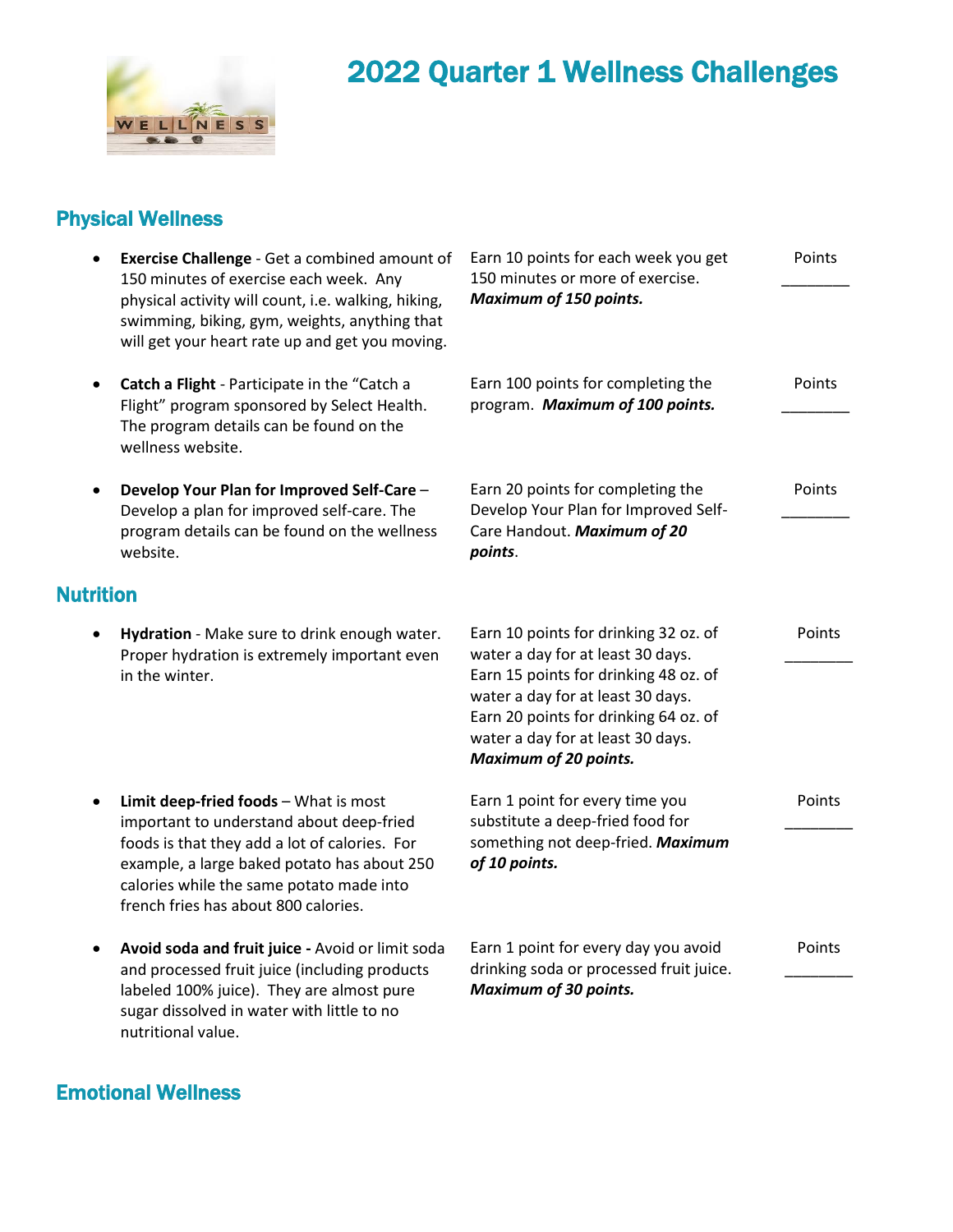| ٠ | Flex Time - The Flex Time Challenge invites you<br>to stretch for 100 minutes over a 30-day period<br>(3-5 min/day). When you feel emotionally<br>stressed and tense, a short stretching break can<br>do wonders.                                                                   | Earn 25 points for completing 100<br>minutes of stretching over the 30-day<br>period. Maximum of 25 points.        | Points |
|---|-------------------------------------------------------------------------------------------------------------------------------------------------------------------------------------------------------------------------------------------------------------------------------------|--------------------------------------------------------------------------------------------------------------------|--------|
|   | Developing Emotional Intelligence - Attend<br>the EAP Session on January 31, 2022 called<br>Developing Emotional Intelligence.                                                                                                                                                      | Earn 10 points for attending the EAP<br>Session called Developing Emotional<br>Intelligence. Maximum of 10 points. | Points |
|   | <b>Meeting invite link:</b><br>Join on your computer or mobile app<br>Click here to join the meeting<br>Or call in (audio only)<br>+1 385-501-4805,,943713120# United States,<br>Salt Lake City<br>Phone Conference ID: 943 713 120#<br><b>Find a local number   Reset PIN</b>      |                                                                                                                    |        |
|   | <b>Bravo Award - Give a Bravo Award to a</b><br>coworker who went above and beyond.                                                                                                                                                                                                 | Earn 1 point for every Bravo Award<br>given to a co-worker. Maximum of 10<br>points.                               | Points |
|   | <b>Intellectual Wellness</b>                                                                                                                                                                                                                                                        |                                                                                                                    |        |
| ٠ | Read a book of your choice - It must be at least<br>100 pages or more and you must start and<br>finish the book during the quarter.                                                                                                                                                 | Earn 15 points for reading a book of<br>your choice. Maximum of 15 points.                                         | Points |
| ٠ | Get enough sleep - Getting the right amount of<br>sleep strengthens your immune system, helps<br>you solve problems, helps you reason better,<br>and increases your memory.                                                                                                         | Earn 1 point for every night you get 8<br>hours of sleep. Maximum of 30<br>points.                                 | Points |
|   | Keep a Journal - Taking the time to write down<br>your thoughts can help with expressing your<br>feelings. Being able to identify your feelings<br>and understanding yourself more and your<br>actions increases intellectual wellness by<br>exposing your mind to deeper thinking. | Earn 20 points for keeping a journal<br>during the quarter. Maximum of 20<br>points.                               | Points |
|   | <b>Environmental Wellness</b>                                                                                                                                                                                                                                                       |                                                                                                                    |        |
|   | Reusable Bags - Bring your own reusable bags<br>to the grocery store instead of using plastic<br>bags.                                                                                                                                                                              | Earn 1 point for each time you use a<br>reusable grocery bag at the store.<br><b>Maximum of 20 points.</b>         | Points |
|   | Reusable Water Bottle - Carry a reusable water<br>bottle instead of using plastic-bottled or<br>canned drinks.                                                                                                                                                                      | Earn 1 point for every day you bring<br>and use a reusable water bottle while<br>at work. Maximum of 60 points.    | Points |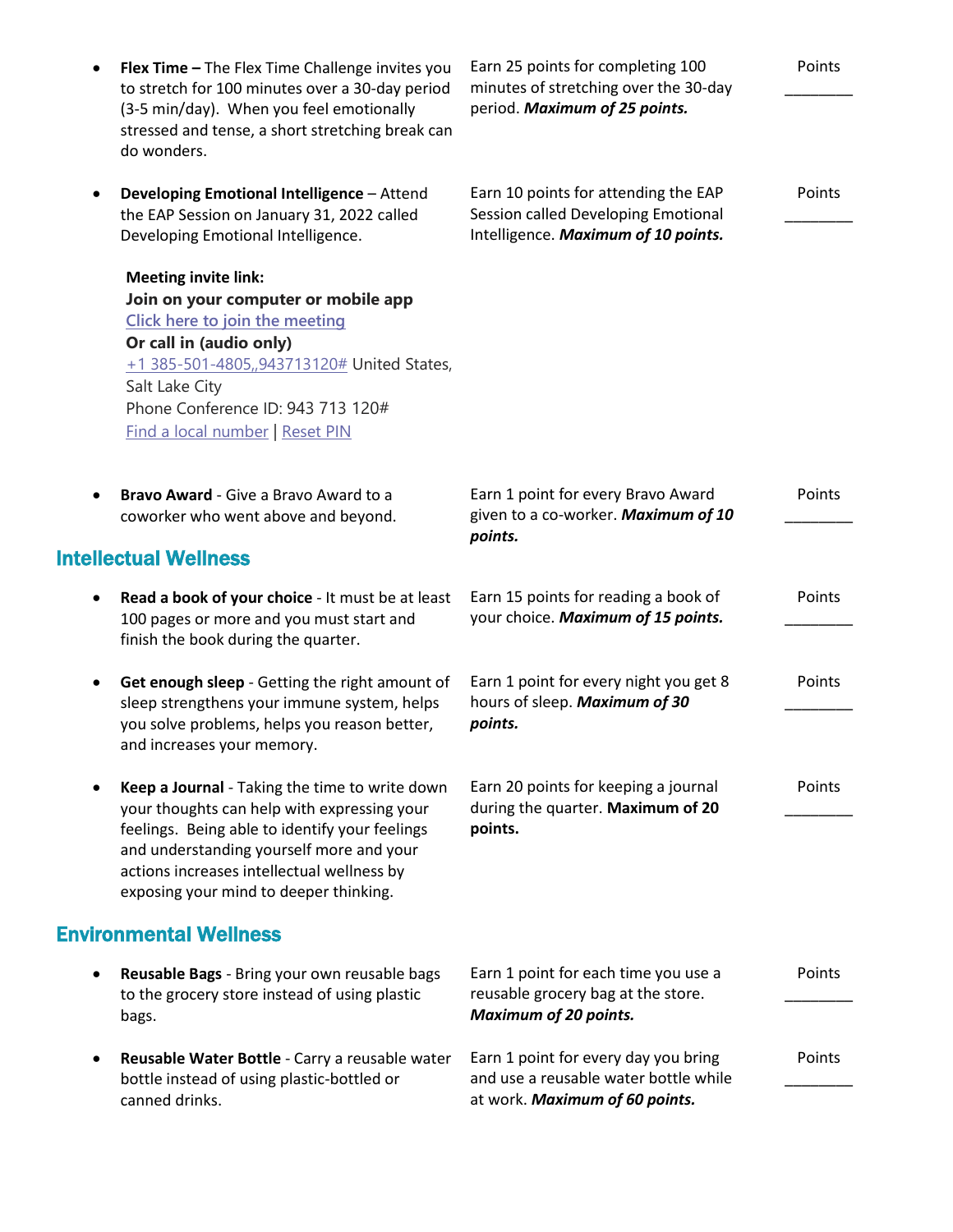|   | Prevent Illness - Help prevent illness by<br>washing, disinfecting, or replacing any of the<br>following most germ-filled items in your home,<br>1) kitchen sponge, 2) cell phone, 3) toothbrush<br>holder, 4) purse or wallet, 5) pet toys, 6) baby<br>toys, 7) coffee maker 8) refrigerator handle.                                                                                                                                                                                | Earn 2 points for each item you wash<br>and disinfect or replace. Maximum of<br>16 points.                                               | Points |
|---|--------------------------------------------------------------------------------------------------------------------------------------------------------------------------------------------------------------------------------------------------------------------------------------------------------------------------------------------------------------------------------------------------------------------------------------------------------------------------------------|------------------------------------------------------------------------------------------------------------------------------------------|--------|
|   | <b>Financial Wellness</b>                                                                                                                                                                                                                                                                                                                                                                                                                                                            |                                                                                                                                          |        |
|   | Track your spending - Use any spending tracker<br>tool available.                                                                                                                                                                                                                                                                                                                                                                                                                    | Earn 20 points for each month you<br>track your spending. Maximum of 60<br>points.                                                       | Points |
|   | Money Fast - Do not spend any money for 4<br>consecutive days. You pick the days and freeze<br>all spending on those 4 days. That includes<br>online purchases, eating out, gas, groceries,<br>etc. Make a point to plan ahead or go without.<br>The idea is when you plan ahead, you will most<br>likely spend more efficiently.                                                                                                                                                    | Earn 20 points for going on a 4 day<br>money fast. Maximum of 20 points.                                                                 | Points |
|   | Attend a Utah Retirement Systems One-on-<br>One Retirement Planning Session - This can be<br>done via phone call or video conferencing.<br>These sessions are designed for all career<br>stages: beginning, middle, and near retirement.                                                                                                                                                                                                                                             | Earn 20 points for attending a<br>retirement planning session.<br><b>Maximum of 20 points.</b>                                           | Points |
|   | <b>Spiritual Wellness</b>                                                                                                                                                                                                                                                                                                                                                                                                                                                            |                                                                                                                                          |        |
| ٠ | Mindfulness & Meditation, A Weekly Practice -<br>Practicing self-care through mindfulness and<br>meditation can help you relax and focus on what<br>is most important - your overall wellness.<br>Attend the weekly mindfulness and meditation<br>class put on by USU Extension. It is a free event<br>and occurs every Tuesday night at 7:30. Sign up<br>to attend here:<br>https://www.eventbrite.com/e/mindfulness-<br>meditation-a-weekly-practice-registration-<br>138350719727 | Earn 10 points for each time you<br>attend one of the mindfulness and<br>meditation classes from USU.<br><b>Maximum of 100 points.</b>   | Points |
|   | Think Positively - Write down positive things<br>that happen each day. Once you start viewing<br>things in your life in a positive manner, you will<br>find yourself thinking differently and refocusing<br>your mind to a happy, healthy place. When you<br>eliminate negativity and re-frame how you think                                                                                                                                                                         | Earn 10 points each month for<br>writing and keeping track of only the<br>positive things that happen each<br>day. Maximum of 30 points. | Points |

of certain things and situations, you'll notice

yourself being more relaxed.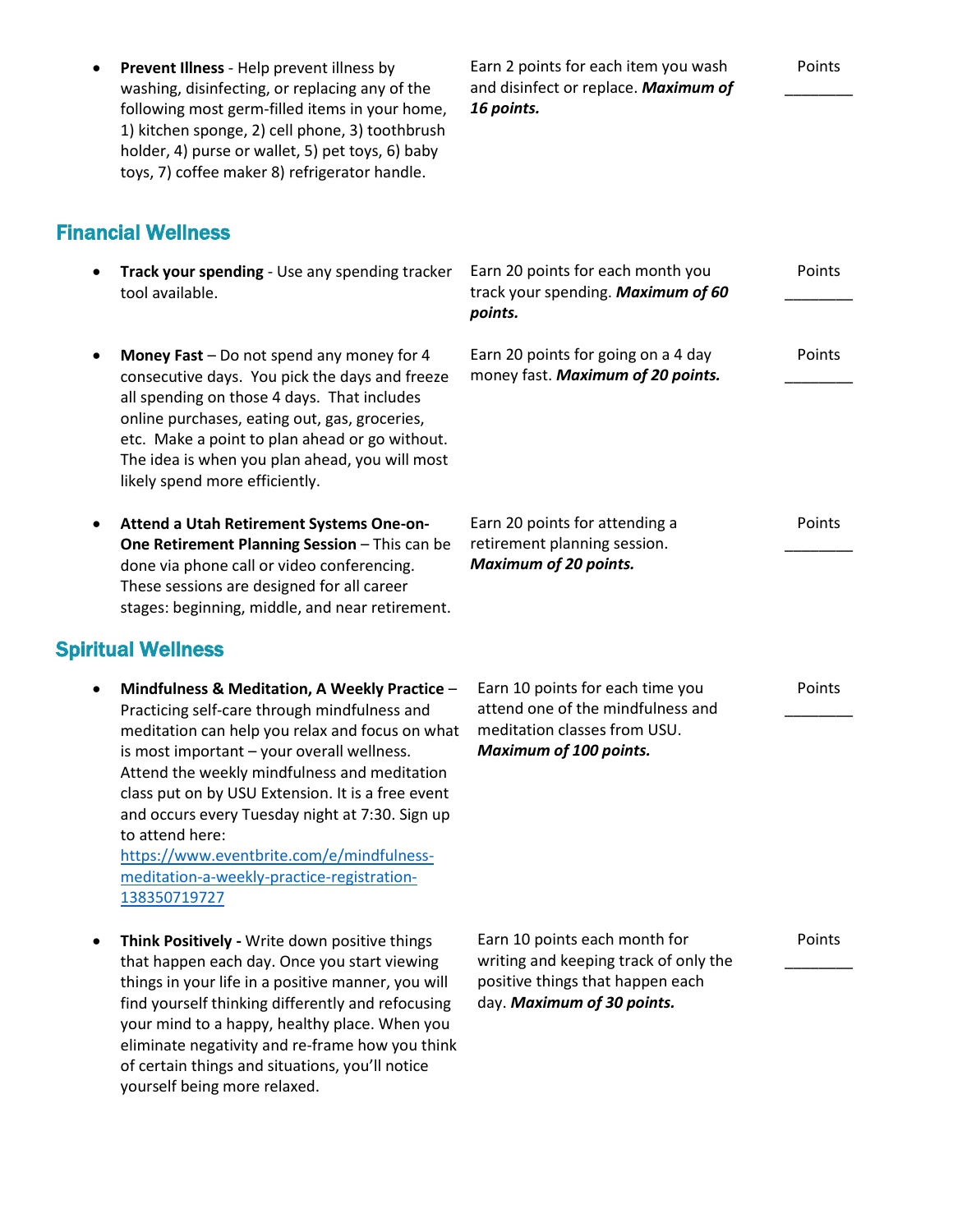**Practice Mindfulness** – Review the Types of Meditation, Benefits of Meditation, and Creating a Mindfulness Space documents that are posted under the 1<sup>st</sup> Quarter Challenge documents then practice meditation at least 1X per week.

creating continuous ripples of goodness that flow out into the world. Examples: Tell the store clerk you appreciate how fast or friendly they are, praise your spouse in front of your children or send a complimentary email to someone and copy others on the message.

Earn 10 points each month for fitting meditation in at least one day each week. *Maximum of 30 points.*

Points  $\overline{\phantom{a}}$ 

## Social Wellness

 **Keep Warm** - Donate a new or old coat to someone in need. The coat can be of any size or style. Earn 5 points for donating a used coat. Earn 10 points for donating a new coat. *Maximum of 15 points.* Points \_\_\_\_\_\_\_\_ **Shout Out –** Compliment 30 people in front of others over a 30-day period. Giving a public compliment is like throwing a stone in a pond, Earn 25 points for completing the Shout Out Challenge in a 30-day period. *Maximum of 25 points.* Points \_\_\_\_\_\_\_\_

Screenings and Check-ups

| Complete your annual mammogram or prostate exam                                                    | Earn 20 points                                                                           | Points |
|----------------------------------------------------------------------------------------------------|------------------------------------------------------------------------------------------|--------|
| Complete your colonoscopy exam                                                                     | Earn 50 points                                                                           | Points |
| Complete your dental check-up                                                                      | Earn 20 points                                                                           | Points |
| Complete you annual physical                                                                       | Earn 25 points                                                                           | Points |
| Complete your flu shot/COVID Vaccination                                                           | Earn 15 points                                                                           | Points |
| Complete your annual skin cancer screening                                                         | Earn 15 points                                                                           | Points |
| <b>Bonus Points</b>                                                                                |                                                                                          |        |
| <b>Recipe</b> - Share a healthy recipe to add to the<br>$\bullet$<br>Weber Elevated Cookbook Page. | Earn 10 points when you submit a<br>healthy recipe. Maximum of 10<br>points per quarter. | Points |